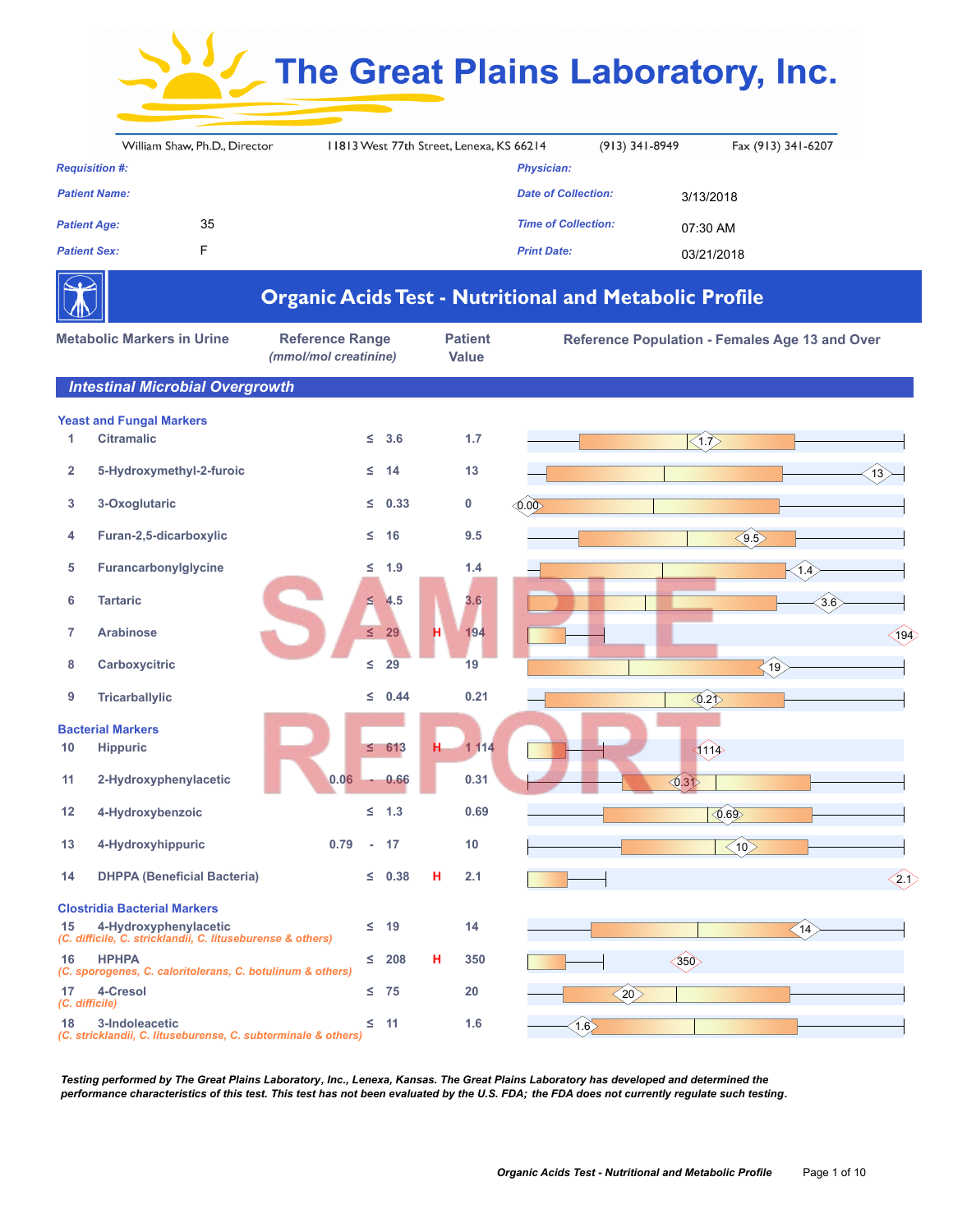|                   | <b>Requisition #:</b><br><b>Patient Name:</b>                       |                                                 |               |                                | <b>Physician:</b><br><b>Date of Collection:</b> | 3/13/2018                                      |                                |  |
|-------------------|---------------------------------------------------------------------|-------------------------------------------------|---------------|--------------------------------|-------------------------------------------------|------------------------------------------------|--------------------------------|--|
|                   | <b>Metabolic Markers in Urine</b>                                   | <b>Reference Range</b><br>(mmol/mol creatinine) |               | <b>Patient</b><br><b>Value</b> |                                                 | Reference Population - Females Age 13 and Over |                                |  |
|                   | <b>Oxalate Metabolites</b>                                          |                                                 |               |                                |                                                 |                                                |                                |  |
| 19                | Glyceric                                                            | 0.77<br>$\sim$                                  | 7.0           | 3.8                            |                                                 | $\left\langle 3.8\right\rangle$                |                                |  |
| 20                | <b>Glycolic</b>                                                     | 16<br>Ĺ,                                        | 117           | 92                             |                                                 |                                                | $\left\langle 92\right\rangle$ |  |
| 21                | <b>Oxalic</b>                                                       | 6.8                                             | $-101$        | н<br>122                       |                                                 | $\langle 122 \rangle$                          |                                |  |
|                   | <b>Glycolytic Cycle Metabolites</b>                                 |                                                 |               |                                |                                                 |                                                |                                |  |
| 22                | Lactic                                                              |                                                 | $\leq$<br>48  | 40                             |                                                 |                                                | (40)                           |  |
| 23                | <b>Pyruvic</b>                                                      | ≤                                               | 9.1           | 5.6                            |                                                 |                                                | $\langle 5.6 \rangle$          |  |
|                   | <b>Mitochondrial Markers - Krebs Cycle Metabolites</b>              |                                                 |               |                                |                                                 |                                                |                                |  |
| 24                | <b>Succinic</b>                                                     | $\leq$                                          | 9.3           | н<br>10                        | (10)                                            |                                                |                                |  |
| 25                | <b>Fumaric</b>                                                      | $\leq$                                          | 0.94          | 0.86                           |                                                 |                                                | 6.86                           |  |
| 26                | <b>Malic</b>                                                        | 0.06<br>$\sim$                                  | 1.8           | 1.3                            |                                                 |                                                | $\overline{\left(1.3\right)}$  |  |
| 27                | 2-Oxoglutaric                                                       | ≤                                               | 35            | 11                             |                                                 | $\langle 11 \rangle$                           |                                |  |
| 28                | <b>Aconitic</b>                                                     | 6.8<br>٠                                        | 28            | 15                             |                                                 | $\langle 15 \rangle$                           |                                |  |
| 29                | <b>Citric</b>                                                       | ≤∣                                              | 507           | 299                            |                                                 |                                                | $\langle 299 \rangle$          |  |
|                   | <b>Mitochondrial Markers - Amino Acid Metabolites</b>               |                                                 |               |                                |                                                 |                                                |                                |  |
| 30                | 3-Methylglutaric                                                    |                                                 | $\leq$ 0.76   | 0.31                           |                                                 | $\overline{\diamond}$ .3 $\overline{\diamond}$ |                                |  |
| 31                | 3-Hydroxyglutaric                                                   |                                                 | $\leq$ 6.2    | 4.0                            |                                                 |                                                | $\langle 4.0 \rangle$          |  |
| 32                | 3-Methylglutaconic                                                  |                                                 | $\leq$ 4.5    | $1.3$                          |                                                 | $\langle 1.3 \rangle$                          |                                |  |
|                   | <b>Neurotransmitter Metabolites</b>                                 |                                                 |               |                                |                                                 |                                                |                                |  |
| 33<br>(dopamine)  | <b>Phenylalanine and Tyrosine Metabolites</b><br>Homovanillic (HVA) | 0.80<br>÷.                                      | 3.6           | 3.0                            |                                                 |                                                | (3.0)                          |  |
| 34                | VanillyImandelic (VMA)                                              | 0.46                                            | 3.7<br>٠      | 1.0                            | (1.0)                                           |                                                |                                |  |
| 35                | (norepinephrine, epinephrine)<br><b>HVA / VMA Ratio</b>             | 0.16<br>$\sim$                                  | 1.8           | н<br>3.0                       |                                                 | $\langle 3.0 \rangle$                          |                                |  |
| 36                | <b>Tryptophan Metabolites</b><br>5-Hydroxyindoleacetic (5-HIAA)     |                                                 | $\leq$ 4.3    | $1.2$                          |                                                 | $\overline{\langle 1.2 \rangle}$               |                                |  |
| (serotonin)<br>37 | Quinolinic                                                          | 0.85<br>$\overline{\phantom{a}}$                | 3.9           | 1.7                            |                                                 | $\langle 1.7 \rangle$                          |                                |  |
| 38                | Kynurenic                                                           | 0.17                                            | 2.2<br>$\sim$ | 0.80                           |                                                 | $\overline{\textcircled{0.80}}$                |                                |  |
| 39                | <b>Quinolinic / 5-HIAA Ratio</b>                                    | 0.42<br>$\overline{\phantom{a}}$                | 2.0           | 1.4                            |                                                 |                                                | $\langle 1.4 \rangle$          |  |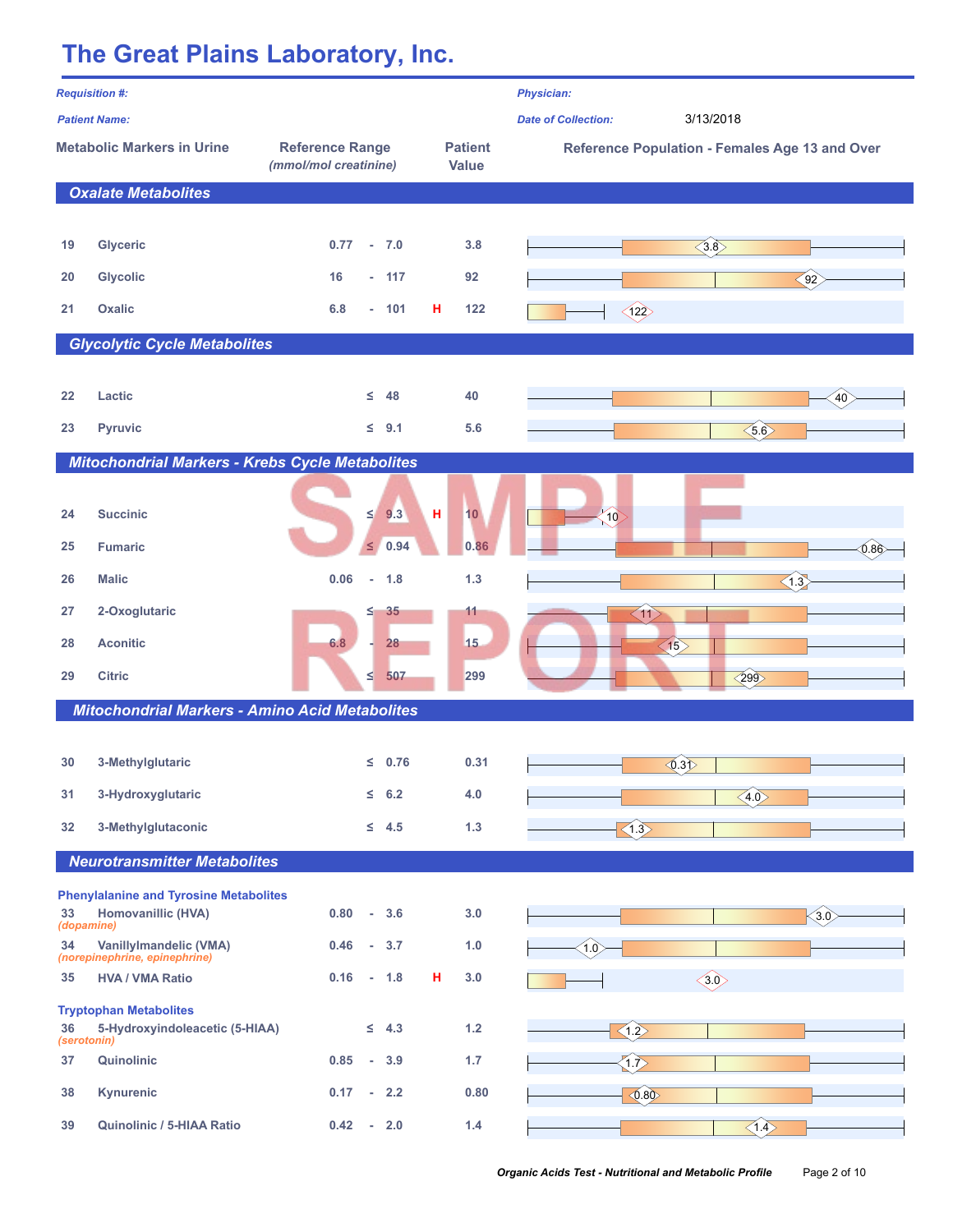|                                   | <b>Requisition #:</b>                                                      |                                                 |                             |                                |   |                                                | <b>Physician:</b>                              |
|-----------------------------------|----------------------------------------------------------------------------|-------------------------------------------------|-----------------------------|--------------------------------|---|------------------------------------------------|------------------------------------------------|
|                                   | <b>Patient Name:</b>                                                       |                                                 |                             |                                |   |                                                | 3/13/2018<br><b>Date of Collection:</b>        |
| <b>Metabolic Markers in Urine</b> |                                                                            | <b>Reference Range</b><br>(mmol/mol creatinine) |                             | <b>Patient</b><br><b>Value</b> |   | Reference Population - Females Age 13 and Over |                                                |
|                                   | <b>Pyrimidine Metabolites - Folate Metabolism</b>                          |                                                 |                             |                                |   |                                                |                                                |
| 40                                | <b>Uracil</b>                                                              |                                                 |                             | $\leq$ 9.7                     |   | 3.9                                            | $\langle 3.9 \rangle$                          |
| 41                                | <b>Thymine</b>                                                             |                                                 | ≤.                          | 0.56                           |   | 0.24                                           | $\sqrt{0.24}$                                  |
|                                   | <b>Ketone and Fatty Acid Oxidation</b>                                     |                                                 |                             |                                |   |                                                |                                                |
| 42<br>43                          | 3-Hydroxybutyric<br><b>Acetoacetic</b>                                     |                                                 | ≤<br>$\leq$                 | 3.1<br>10                      | н | 6.7<br>6.4                                     | $\langle 6.7 \rangle$<br>$\langle 6.4 \rangle$ |
| 44                                | 4-Hydroxybutyric                                                           |                                                 | ≤                           | 4.8                            |   | 2.5                                            |                                                |
| 45                                | Ethylmalonic                                                               | 0.44                                            | $\overline{\phantom{a}}$    | 2.8                            |   | 1.7                                            | $\langle 2.5 \rangle$<br>$\langle 1.7 \rangle$ |
| 46                                | <b>Methylsuccinic</b>                                                      | 0.10                                            | $\mathcal{L}_{\mathcal{A}}$ | 2.2                            |   | 1.4                                            | $\left\langle 1.4\right\rangle$                |
| 47                                | <b>Adipic</b>                                                              | 0.04                                            | ä,                          | 3.8                            |   | 1.2                                            | $\langle 1.2 \rangle$                          |
| 48                                | <b>Suberic</b>                                                             | 0.18                                            |                             | 2.2                            |   | 1.6                                            | $\langle 1.6 \rangle$                          |
| 49                                | <b>Sebacic</b>                                                             |                                                 | ≤                           | 0.24                           |   | 0.15                                           | 4.15                                           |
|                                   | <b>Nutritional Markers</b>                                                 |                                                 |                             |                                |   |                                                |                                                |
| 50                                | <b>Vitamin B12</b><br>Methylmalonic *                                      |                                                 |                             | $\leq$ 2.3                     |   | 1.1                                            | $\langle 1.1 \rangle$                          |
| 51                                | <b>Vitamin B6</b><br><b>Pyridoxic (B6)</b>                                 |                                                 | ≤                           | 34                             |   | 8.1                                            | $\langle 8.1 \rangle$                          |
|                                   | <b>Vitamin B5</b>                                                          |                                                 |                             |                                |   |                                                |                                                |
| 52                                | <b>Pantothenic (B5)</b>                                                    |                                                 |                             | $\leq$ 10                      | H | 12                                             | $\langle 12 \rangle$                           |
| 53                                | Vitamin B2 (Riboflavin)<br>Glutaric *                                      | 0.04                                            |                             | $-0.36$                        |   | 0.34                                           | 0.34                                           |
| <b>Vitamin C</b><br>54            | <b>Ascorbic</b>                                                            | 10                                              |                             | $-200$                         |   | 137                                            | $\overline{\left\langle 137\right\rangle }$    |
|                                   |                                                                            |                                                 |                             |                                |   |                                                |                                                |
| 55                                | Vitamin Q10 (CoQ10)<br>3-Hydroxy-3-methylglutaric *                        | 0.17                                            | $\sim$                      | 39                             |   | 13                                             | $\langle 13 \rangle$                           |
| 56                                | <b>Glutathione Precursor and Chelating Agent</b><br>N-Acetylcysteine (NAC) |                                                 |                             | $\leq$ 0.28                    |   | 0                                              | $\overline{\left(0.0\right)}$                  |
| 57                                | <b>Biotin (Vitamin H)</b><br>Methylcitric *                                | $0.19 - 2.7$                                    |                             |                                |   | 0.76                                           | (0.76)                                         |

ä *A high value for this marker may indicate a deficiency of this vitamin.*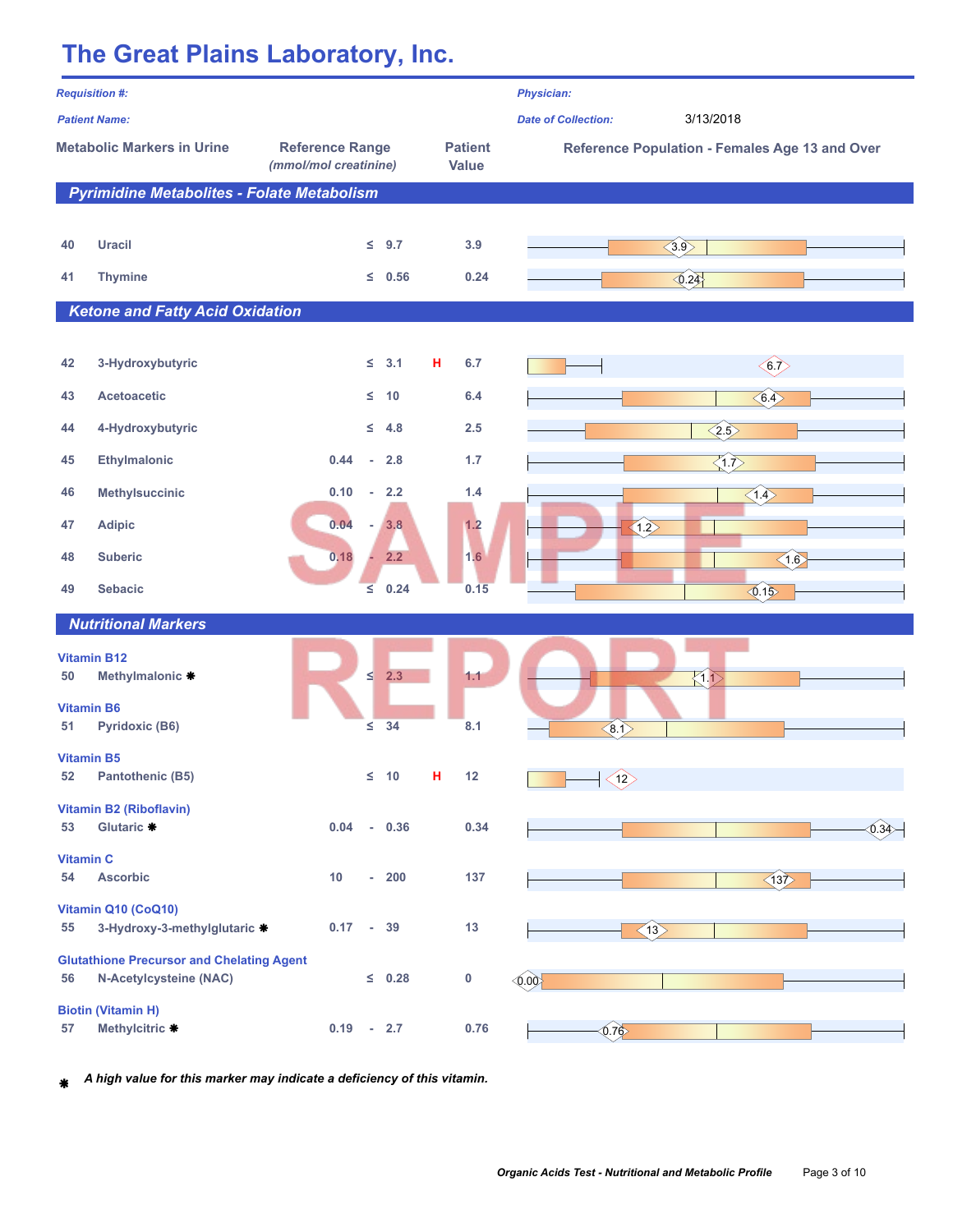|                                   | <b>Requisition #:</b>                                       |                                                 |                                | <b>Physician:</b>                                     |                                                |    |
|-----------------------------------|-------------------------------------------------------------|-------------------------------------------------|--------------------------------|-------------------------------------------------------|------------------------------------------------|----|
|                                   | <b>Patient Name:</b>                                        |                                                 |                                | <b>Date of Collection:</b>                            | 3/13/2018                                      |    |
| <b>Metabolic Markers in Urine</b> |                                                             | <b>Reference Range</b><br>(mmol/mol creatinine) | <b>Patient</b><br><b>Value</b> | <b>Reference Population - Females Age 13 and Over</b> |                                                |    |
|                                   | <b>Indicators of Detoxification</b>                         |                                                 |                                |                                                       |                                                |    |
| 58<br>59                          | <b>Glutathione</b><br>Pyroglutamic *<br>2-Hydroxybutyric *  | 10<br>$-33$<br>0.03<br>1.8<br>×.                | 29<br>1.7                      |                                                       |                                                | 29 |
| 60                                | <b>Ammonia Excess</b><br><b>Orotic</b>                      | 0.06<br>0.54<br>A.                              | 0.31                           |                                                       | $\overline{\diamond}$ .3 $\overline{\diamond}$ |    |
| 61                                | Aspartame, salicylates, or GI bacteria<br>2-Hydroxyhippuric | 1.3<br>$\leq$                                   | н<br>2.1                       |                                                       | $\langle 2.1 \rangle$                          |    |

ä *A high value for this marker may indicate a Glutathione deficiency.*

|    | <b>Amino Acid Metabolites</b> |                                  |               |                         |                              |  |  |
|----|-------------------------------|----------------------------------|---------------|-------------------------|------------------------------|--|--|
|    |                               |                                  |               |                         |                              |  |  |
| 62 | 2-Hydroxyisovaleric           | $\leq$                           | 0.42          | $\overline{\mathbf{0}}$ | $\bigotimes$ $\bigotimes$    |  |  |
| 63 | 2-Oxoisovaleric               | $\leq$                           | 2.1           | 0                       | $\bigcirc$ .00               |  |  |
| 64 | 3-Methyl-2-oxovaleric         | ≤                                | 0.87          | $\mathbf 0$             | $\overline{\phi}$ .00        |  |  |
| 65 | 2-Hydroxyisocaproic           | ≤                                | 0.48          | 0                       | $\overline{\textcircled{0}}$ |  |  |
| 66 | 2-Oxoisocaproic               | ≤                                | 0.37          | 0.23                    | $\sqrt{(23)}$                |  |  |
| 67 | 2-Oxo-4-methiolbutyric        | $\leq$                           | 0.16          | 0.12                    | $\triangle$ .12              |  |  |
| 68 | <b>Mandelic</b>               | $\leq$                           | 0.21          | 0.18                    | 0.18                         |  |  |
| 69 | Phenyllactic                  | ≤                                | 0.20          | $\bf{0}$                | $\Diamond$ .00 $\Diamond$    |  |  |
| 70 | Phenylpyruvic                 | 0.20<br>$\overline{\phantom{a}}$ | 1.9           | 0.52                    | $\langle 0.52 \rangle$       |  |  |
| 71 | Homogentisic                  | $\leq$                           | 0.36          | 0.11                    | $\sqrt{0.1}$                 |  |  |
| 72 | 4-Hydroxyphenyllactic         | ≤                                | 0.80          | 0.41                    | (4)                          |  |  |
| 73 | N-Acetylaspartic              | ≤                                | 3.0           | 0.75                    | (0.75)                       |  |  |
| 74 | <b>Malonic</b>                | $\leq$                           | 9.7           | 8.9                     | (8.9)                        |  |  |
|    | <b>Mineral Metabolism</b>     |                                  |               |                         |                              |  |  |
|    |                               |                                  |               |                         |                              |  |  |
| 75 | Phosphoric                    |                                  | $1000 - 5000$ | 3 4 2 8                 | 3428                         |  |  |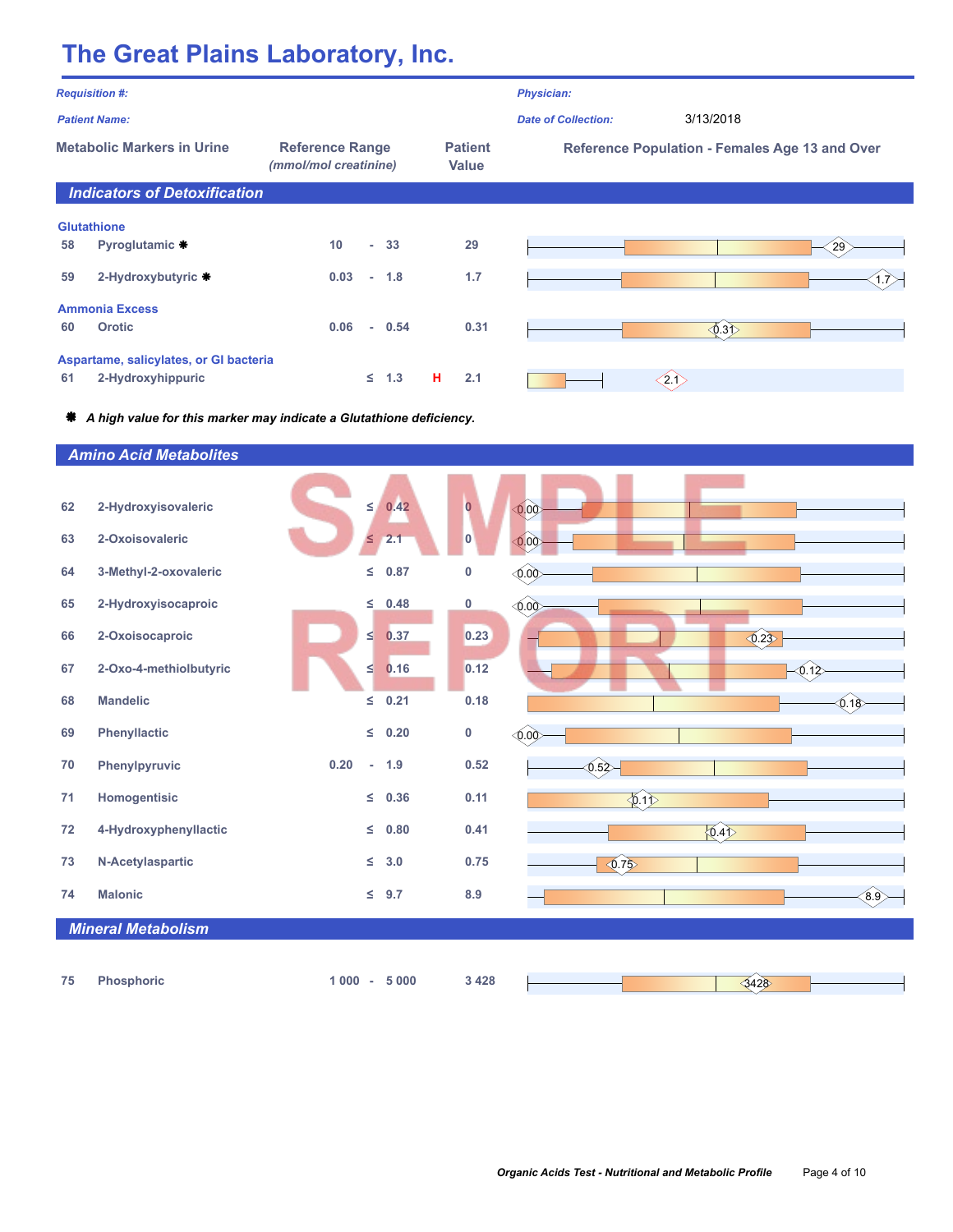| <b>Requisition #:</b>            | <b>Physician:</b>          |           |
|----------------------------------|----------------------------|-----------|
| <b>Patient Name:</b>             | <b>Date of Collection:</b> | 3/13/2018 |
| <b>Indicator of Fluid Intake</b> |                            |           |
|                                  |                            |           |

**76 \*Creatinine 162 mg/dL**

\*The creatinine test is performed to adjust metabolic marker results for differences in fluid intake. Urinary creatinine has limited diagnostic value due to variability as a result of recent fluid intake. Samples are rejected if creatinine is below 20 mg/dL unless the client requests results knowing of our rejection criteria.

### **Explanation of Report Format**

The reference ranges for organic acids were established using samples collected from typical individuals of all ages with no known physiological or psychological disorders. The ranges were determined by calculating the mean and standard deviation (SD) and are defined as + 2SD of the mean. Reference ranges are age and gender specific, consisting of Male Adult (>13 years), Female Adult (>13 years), Male Child (<13 years), and Female Child (<13 years).

There are two types of graphical representations of patient values found in the new report format of both the standard Organic Acids Test and the Microbial Organic Acids Test.

The first graph will occur when the value of the patient is within the reference (normal) range, defined as the mean plus or minus two standard deviations.

The second graph will occur when the value of the patient exceeds the upper limit of normal. In such cases, the graphical reference range is "shrunk" so that the degree of abnormality can be appreciated at a glance. In this case, the lower limits of normal are not shown, only the upper limit of normal is shown.

In both cases, the value of the patient is given to the left of the graph and is repeated on the graph inside a diamond. If the value is within the normal range, the diamond will be outlined in black. If the value is high or low, the diamond will be outlined in red.



**Example of Elevated Value**

| <b>Metabolic Markers in Urine</b>      | <b>Reference Range</b><br>(mmol/mol creatinine) | <b>Patient</b><br><b>Result</b> | Reference Range - Males Age 13 and Under    |                       |
|----------------------------------------|-------------------------------------------------|---------------------------------|---------------------------------------------|-----------------------|
| <b>Intestinal Microbial Overgrowth</b> |                                                 |                                 |                                             |                       |
| <b>HPHPA (Clostridia marker)</b>       | 219.9                                           | 3894<br>н                       | Mean<br>1SD<br>2SD<br>Upper limit of normal | 3894<br>Patient value |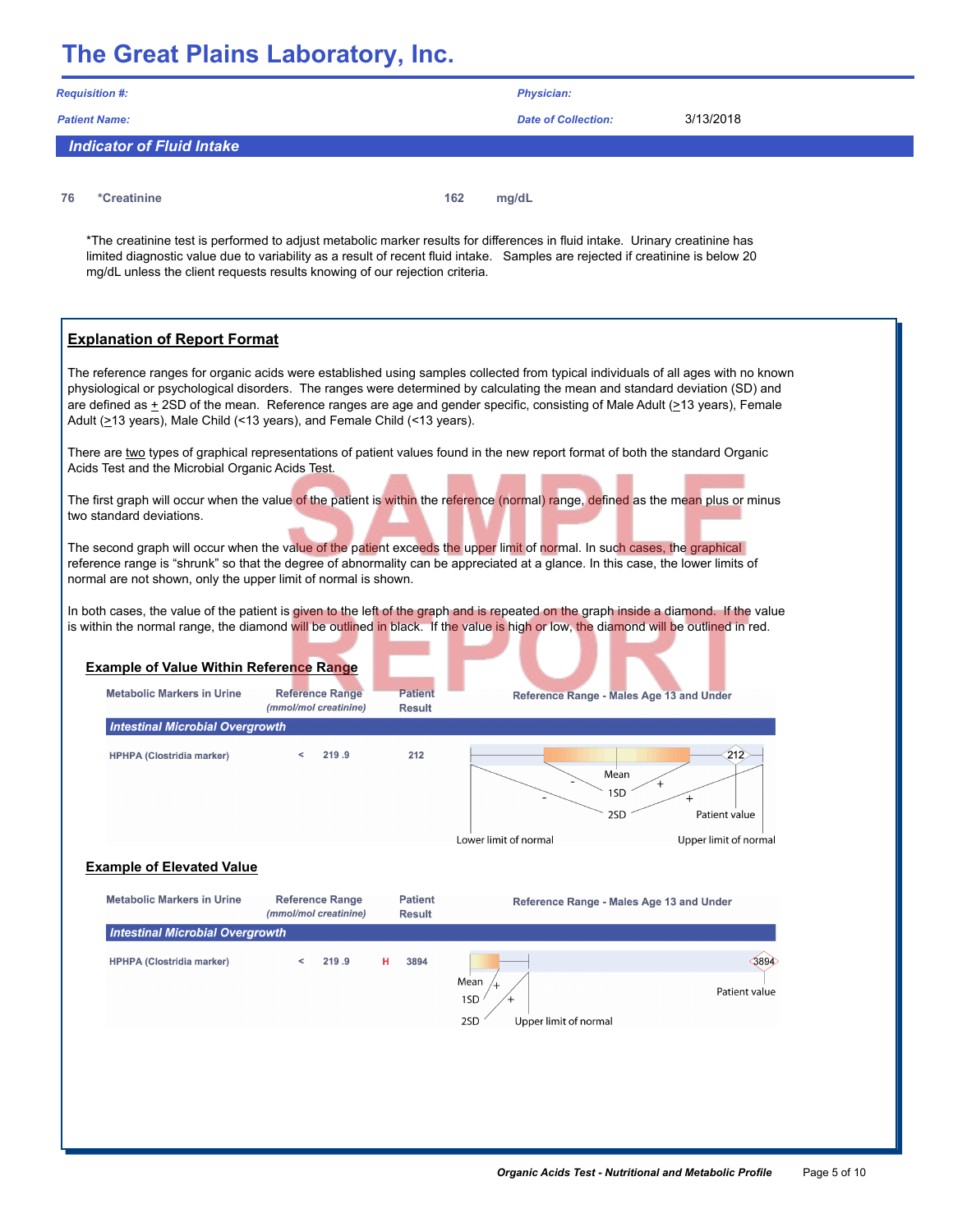*Requisition #:*

*Patient Name:*

*Physician:*

*Date of Collection:* 3/13/2018

# **Neurotransmitter Metabolism Markers**



The diagram contains the patient's test results for neurotransmitter metabolites and shows their relationship with key biochemical pathways within the axon terminal of nerve cells. The effect of microbial byproducts on the blockage of the conversion of dopamine to norepinephrine is also indicated.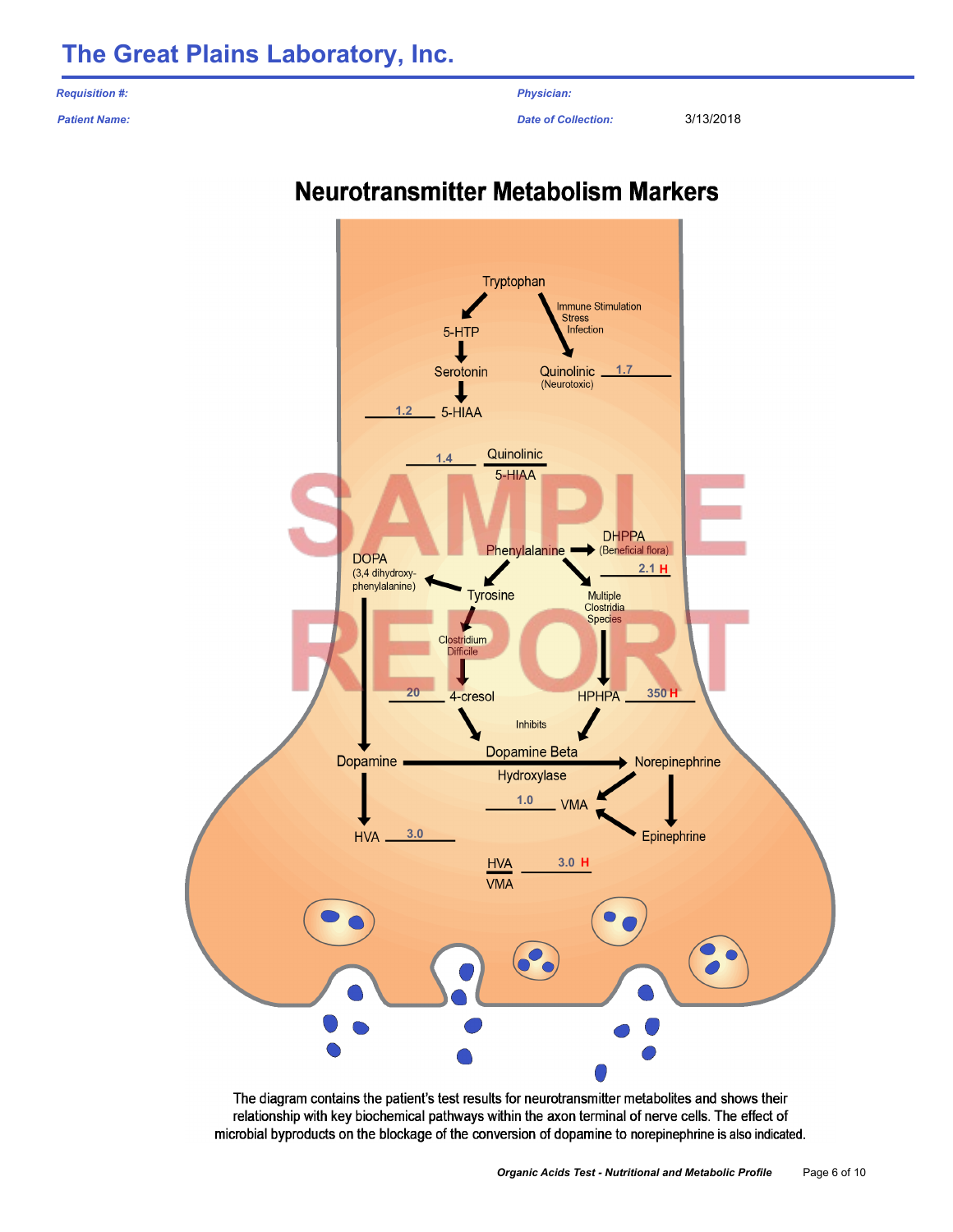*Requisition #:*

*Patient Name:*

*Physician:*

*Date of Collection:* 3/13/2018

### **Interpretation**

*High yeast/fungal metabolites (Markers 1,2,3,4,5,6,7,8)* indicate a yeast/fungal overgrowth of the gastrointestinal tract. Prescription or natural (botanical) anti-fungals, along with supplementation of high potency multi-strain probiotics (20-50 billion cfu's), may reduce yeast/fungal levels.

*High hippuric acid (Marker 10)* may derive from food, GI bacterial activity, or exposure to the solvent toluene. Hippuric acid is a conjugate of glycine and benzoic acid formed in the liver. Most hippuric acid in urine is derived from microbial breakdown of chlorogenic acid to benzoic acid. Chlorogenic acid is a common substance in beverages and in many fruits and vegetables, including apples, pears, tea, coffee, sunflower seeds, carrots, blueberries, cherries, potatoes, tomatoes, eggplant, sweet potatoes, and peaches. Benzoic acid is present in high amounts in cranberry juice and is a food preservative. The workplace is the most common source of toluene exposure, but toluene may be absorbed from outgassing of new carpets and other building materials, or absorbed during recreational abuse of solvents such as glue-sniffing. Because most hippuric acid in urine is from GI sources, this marker is a poor indicator of toluene exposure and is being replaced by other markers in occupational safety testing. Bacterial overgrowth can be treated with natural anti-bacterial agents and/or probiotics (30-50 billion cfu's) that include *Lactobacillus rhamnosus*.

*High DHPPA (3,4 dihydroxyphenylpropionic acid) (Marker 14)* indicates excessive intake of chlorogenic acid, a common substance found in beverages and in many fruits and vegetables, including apples, pears, tea, coffee, sunflower seeds, carrots, blueberries, cherries, potatoes, tomatoes, eggplant, sweet potatoes, and peaches. Harmless or beneficial bacteria such as Lactobacilli, Bifidobacteria, and E. coli mediate the breakdown of chlorogenic acid to 3,4-dihydroxyphenylpropionic acid (DHPPA), and high values may indicate increased amounts of these species in the GI tract. In addition, one *Clostridia* species, *C. orbiscindens*, can convert the flavanoids luteolin and eriodictyol, occurring only in a relatively small food group that includes parsley, thyme, celery, and sweet red pepper to 3,4-dihydroxyphenylpropionic acid. The quantity of *Clostridia orbiscindens* in the GI tract is negligible (approximately 0.1% of the total bacteria) compared to the predominant flora of *Lactobacilli, Bifidobacteria,* and *E. coli*. Consequently, this marker is essentially useless as a general *Clostridia* marker but may be a good indicator of the presence of beneficial flora.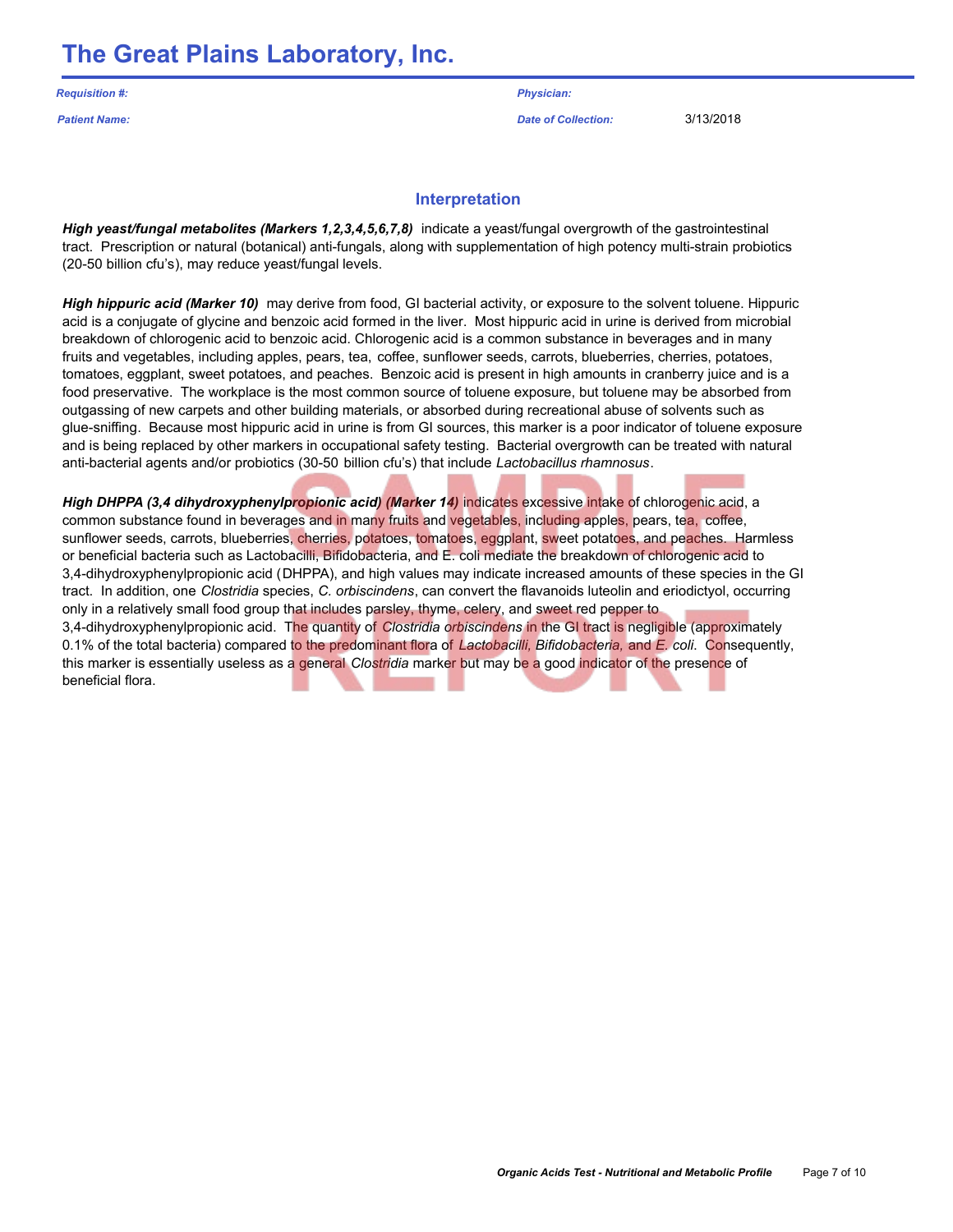| <b>Requisition #:</b> |  |  |  |
|-----------------------|--|--|--|
|-----------------------|--|--|--|

#### *Patient Name:*

### *Physician:*

*Date of Collection:* 3/13/2018

*High HPHPA (3-(3-hydroxyphenyl)-3-hydroxypropionic acid) (Marker 16)* is an abnormal phenylalanine metabolite produced when byproducts of *Clostridium* bacteria combine with human metabolites. High concentrations of this compound cause abnormal behavior by inhibiting metabolism of dopamine to epinephrine, resulting in high levels of the dopamine metabolite homovanillic acid (HVA) in the urine and insufficient epinephrine/norepinephrine in the body. It is associated with behavioral, gastrointestinal, and neuropsychiatric symptoms including tic disorders, depression, autism, schizophrenia, aggression, seizures, anorexia, obsessive compulsive disorder, and hyperactivity. Neuropsychiatric effects are more common when values exceed 500 mmol/mol creatinine.

The *Clostridia* species that cause the greatest quantities of urinary HPHPA are *C. sporogenes, C. caloritolerans,* and *C. botulinum*. Additionally, *C. mangenoti, C. ghoni, C. bifermentans, C. caproicum, and C. sordellii are also capable of* causing elevated urinary levels of HPHPA.

HPHPA precursors are **not** produced by *C.perfringens* -types A-F*, C.tetani, C.subterminale C.capitovale, C.septicum, C.difficile, C.histolyticum,* or *C.tertium.*

*C. botulinum* would appear to be an unlikely source unless clinical symptoms of botulism are present. The botulinum toxin can cause a severe flaccid paralytic <http://en.wikipedia.org/wiki/Flaccid\_paralysis> disease in humans and animals and is the most potent toxin known to humankind, with a lethal dose of less than 1 μg in humans. Symptoms of botulism include weakness, impaired vision, fatigue, and impaired speech. This may then be followed by weakness of the arms, chest muscles and legs. Surprisingly, symptoms may sometimes be mild and the severity of symptoms appears to be modulated by the amount of beneficial flora in the intestinal tract. In food borne botulism, symptoms generally begin 18 to 36 hours after eating contaminated food, but they can occur as early as 6 hours or as late as 10 days. *C. caloritolerans* is so named because it can survive at the boiling point for 8 hours. Its extreme resistance to heat may allow common food borne transmission. *C. sporogenes* is the name given to strains of *Clostridium botulinum* that do not produce botulinum <http://en.wikipedia.org/wiki/Botulinum> neurotoxins. *C. sporogenes* differs from C. botulinum by a single gene. C. sporogenes is ubiquitous in nature and is commonly found in the flora of humans. *C. sordellii* can be pathogenic and has been implicated in fatal toxic shock syndrome among women of child bearing age.

Treatment with Metronidazole or Vancomycin is almost 100% effective in killing parent *Clostridia* organisms but not their spores. At least three months of probiotic therapy is recommended after antimicrobial treatment due to spore formation by *Clostridia* species. *Clostridia* overgrowth can sometimes be controlled by supplementation with *Lactobacillus rhamnosus GG* (Culturelle) or *Saccharomyces boulardii.* Phenalalanine or tyrosine supplements should be avoided because of the possibility of conversion to HPHPA or other toxic byproducts.

*High oxalic with or without elevated glyceric or glycolic acids (Markers 19,20,21)* may be associated with the genetic hyperoxalurias, autism, women with vulvar pain, fibromyalgia, and may also be due to high vitamin C intake. However, kidney stone formation from oxalic acid was not correlated with vitamin C intake in a very large study. Besides being present in varying concentrations in most vegetables and fruits, oxalates, the mineral conjugate base forms of oxalic acid, are also byproducts of molds such as *Aspergillus* and *Penicillium* and probably *Candida*. If yeast or fungal markers are elevated, antifungal therapy may reduce excess oxalates. High oxalates may cause anemia that is difficult to treat, skin ulcers, muscles pains, and heart abnormalities. Elevated oxalic acid is also the result of anti-freeze (ethylene glycol) poisoning. Oxalic acid is a toxic metabolite of trichloroacetic acid and other environmental pollutants. In addition, decomposing vitamin C may form oxalates during transport or storage.

Elevated oxalate values with a concomitant increase in glycolic acid may indicate genetic hyperoxaluria (type I), whereas increased glyceric acid may indicate a genetic hyperoxaluria (type II). Elevated oxalic acid with normal levels of glyceric or glycolic metabolites rules out a genetic cause for high oxalate. However, elevated oxalates may be due to a new genetic disorder, hyperoxaluria type III.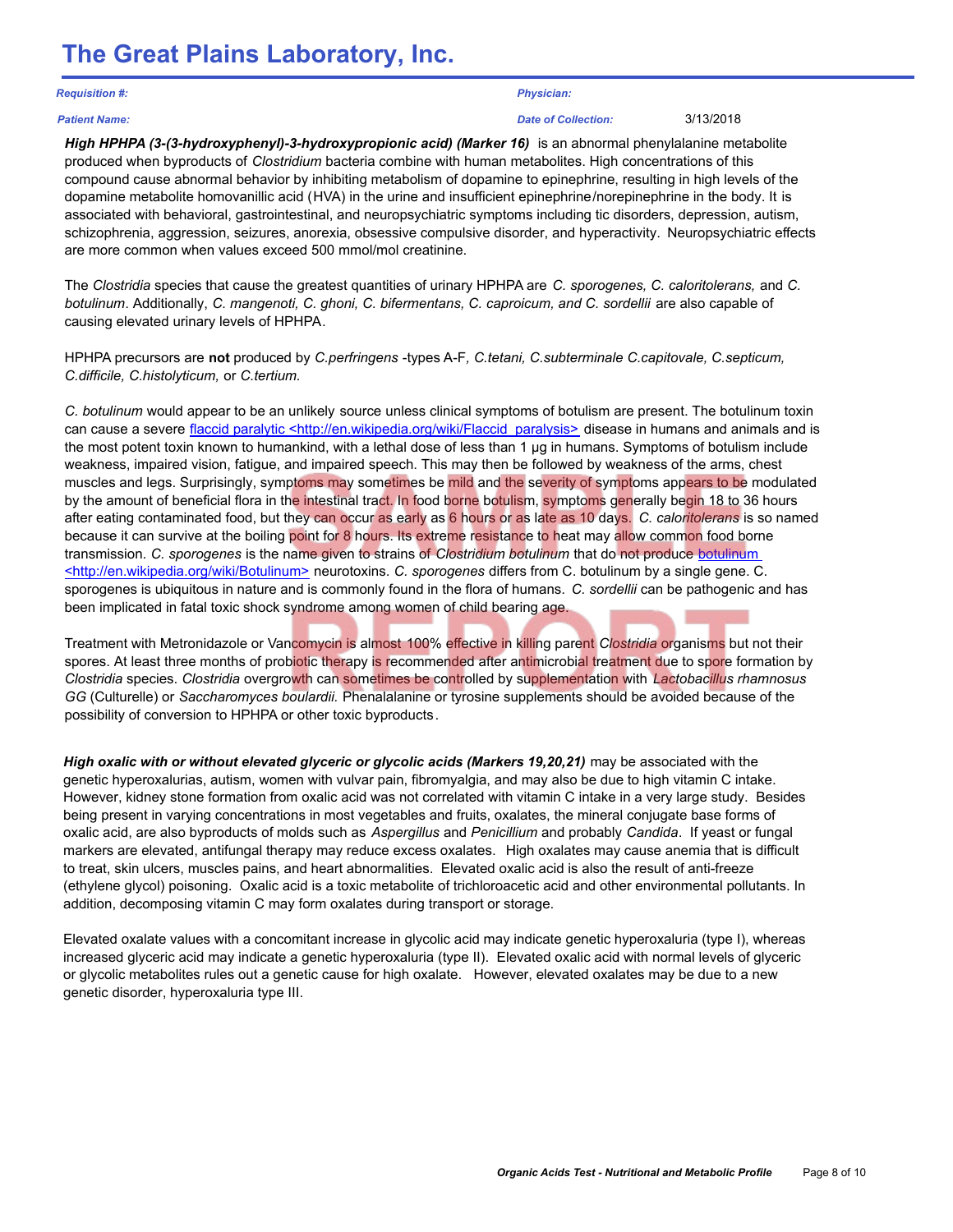#### *Requisition #:*

#### *Patient Name:*

### Regardless of its source, high oxalic acid may contribute to kidney stones and may also reduce ionized calcium. Oxalic acid absorption from the GI tract may be reduced by calcium citrate supplementation before meals. Vitamin B6, arginine, vitamin E, chondroitin sulfate, taurine, selenium, omega-3 fatty acids and/or N-acetyl glucosamine supplements may also reduce oxalates and/or their toxicity. Excessive fats in the diet may cause elevated oxalate if fatty acids are poorly absorbed because of bile salt deficiency. Unabsorbed free fatty acids bind calcium to form insoluble soaps, reducing calcium's ability to bind oxalate and increase its absorption. If taurine is low in a plasma amino acid profile, supplementation with taurine (1000 mg/day) may help stimulate bile salt production (taurocholic acid), leading to better fatty acid absorption and diminished oxalate absorption.

High levels of oxalates are common in autism. Malabsorption of fat and intestinal *Candida* overgrowth are probably the major causes for elevated oxalates in this disorder. Even individuals with elevated glyceric or glycolic acids may not have a genetic disease. To rule out genetic diseases in those people with abnormally high markers characteristic of the genetic diseases, do the following steps: (1) Follow the nutritional steps indicated in this interpretation for one month; (2) If *Candida* is present, treat *Candida* for at least one month; (3) Repeat the organic acid test after abstaining from vitamin C supplements for 48 hours; (4) If the biochemical markers characteristic of genetic oxalate disorders are still elevated in the repeat test, consider DNA tests for the most common mutations of oxalate metabolism. DNA testing for type I hyperoxaluria is available from the Mayo Clinic, Rochester, MN as test #89915 "*AGXT* Gene, Full Gene Analysis" and, for the p.Gly170Arg mutation only, as # 83643 "Alanine:Glyoxylate Aminotransferase [*AGXT*] Mutation Analysis [G170R], Blood"). Another option to confirm the genetic disease is a plasma oxalate test, also available from the Mayo Clinic (Phone 507.266.5700). Plasma oxalate values greater than 50 micromol/L are consistent with genetic oxalate diseases and may serve as an alternate confirmation test.

Bone tends to be the major repository of excess oxalate in patients with primary hyperoxaluria. Bone oxalate levels are negligible in healthy subjects. Oxalate deposition in the skeleton tends to increase bone resorption and decrease osteoblast activity.

Oxalates may also be deposited in the kidneys, joints, eyes, muscles, blood vessels, brain, and heart and may contribute to muscle pain in fibromyalgia. Oxalate crystal formation in the eyes may be a source of severe eye pain in individuals with autism who may exhibit eye-poking behaviors. High oxalates in the GI tract also may significantly reduce absorption of essential minerals such as calcium, magnesium, zinc, and others.

A low oxalate diet may also be particularly useful in the reduction of body oxalates even if dysbiosis of GI flora is the major source of oxalates. Foods especially high in oxalates include spinach, beets, chocolate, soy, peanuts, wheat bran, tea, cashews, pecans, almonds, berries, and many others. A complete list of high oxalate foods is available online at <http://www.greatplainslaboratory.com/home/eng/oxalates.asp>.

*High succinic acid (Marker 24)* may indicate a relative deficiency of riboflavin and/or coenzyme Q10 (cofactors for succinic dehydrogenase in the Krebs cycle). Supplementation with a minimum of 20 mg riboflavin (which could be provided through a high quality multivitamin) and/or 50 mg/day of coenzyme Q10 is recommended. Clinical observation suggests that succinic acid levels also decrease after treatment for GI dysbiosis.

*VMA levels below the mean (Marker 34)* may indicate lower production of the neurotransmitter norepinephrine or the hormone adrenaline, perhaps due to low dietary intake of the amino acid precursors phenylalanine or tyrosine. Vanylmandelic acid (VMA) is a metabolite of norepinephrine or adrenaline. Low VMA may also result from blocked conversion of dopamine to norepinephrine by *Clostridia* metabolites. Supplementation with phenylalanine or tyrosine may be beneficial. Enzyme cofactors magnesium, B6 (pyridoxine) or biopterin may also be deficient and respond to supplementation.

*High HVA/VMA ratio (Marker 35)* The most common reason for an elevation of the HVA/VMA ratio is the decreased conversion of dopamine to norepinephrine and epinephrine. The enzyme responsible for this conversion, dopamine betahydroxylase, is copper and vitamin C dependent, so an elevated ratio could be due to deficiencies of these cofactors. Another common factor is inhibition of this enzyme by *Clostridia* byproducts. A high HPHPA, 4-Cresol, or other elevations of metabolites would be consistent with the latter explanation.

*Physician:*

*Date of Collection:* 3/13/2018